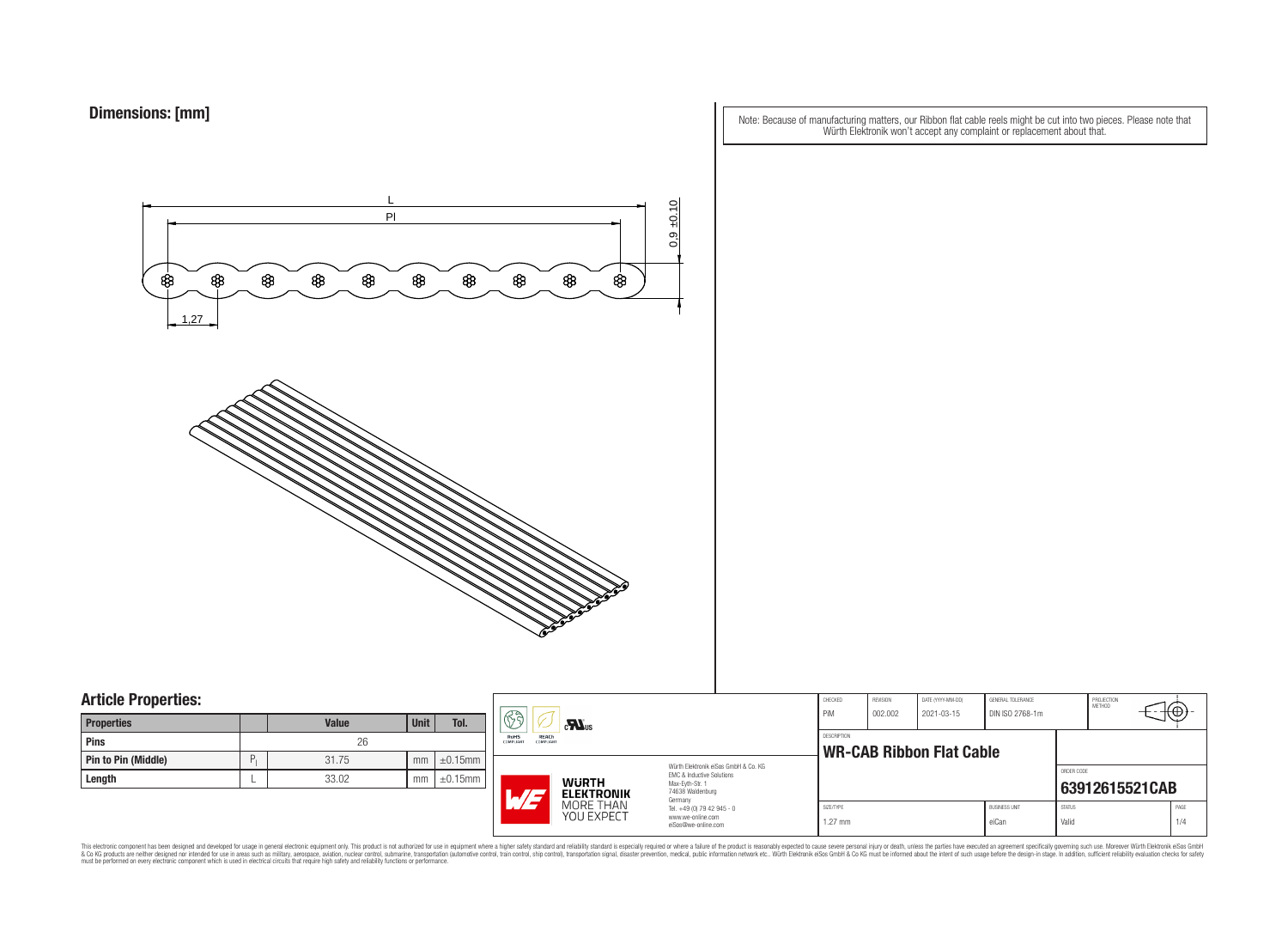### **Kind Properties:**

| <b>Properties</b> | <b>Value</b>                     | <b>Unit</b> |
|-------------------|----------------------------------|-------------|
| <b>Pitch</b>      | $\sim$<br>$\cdot$ $\sim$ $\cdot$ | mm          |

### **Material Properties:**

| <b>Insulator Material</b> | <b>PVC</b>                             |  |  |  |  |  |
|---------------------------|----------------------------------------|--|--|--|--|--|
| <b>Insulator Color</b>    | Grey with Red Marking on 1st Conductor |  |  |  |  |  |
| <b>Conductor Material</b> | Copper                                 |  |  |  |  |  |
| <b>Conductor Plating</b>  | Tin                                    |  |  |  |  |  |

## **General Information:**

| Operating Temperature | $-25$ up to $+105$ °C |
|-----------------------|-----------------------|
| <b>Flame Test</b>     | W-1 IEC 332-1         |
| <b>Style</b>          | <b>UL 2651</b>        |

### **Electrical Properties:**

| <b>Properties</b>            |                           | <b>Test conditions</b> | <b>Value</b> | <b>Unit</b>    | Tol. |
|------------------------------|---------------------------|------------------------|--------------|----------------|------|
| <b>Rated Current</b>         | ΙŖ.                       |                        |              | Α              | max. |
| <b>Rated Voltage</b>         | $\mathrm{V}_{\mathrm{R}}$ |                        | 300          | V (RMS)        |      |
| <b>Withstanding Voltage</b>  |                           | min                    | 2000         | V(AC)          | min. |
| <b>Insulation Resistance</b> | $R_{ISO}$                 | Kilometer              | 100          | M <sub>0</sub> | min. |
| <b>Signal Delay</b>          |                           | Meter                  | 4.65         | ns             |      |
| <b>Conductor Resistance</b>  | R                         | Kilometer              | 237          | Ω              | max. |
| <b>Unbalanded Capacity</b>   |                           | Meter                  | 56           | pF             |      |
| <b>Unbalanced Impedance</b>  |                           |                        | 105          | Ω              |      |
| <b>Unbalanced Inductance</b> |                           | Meter                  | 1.45         | μH             |      |

### **Wire Properties:**

| Properties                         | <b>Valut</b>   | Unit |
|------------------------------------|----------------|------|
| <b>Stranded Wire Section (AWG)</b> | 28 (AWG)<br>∠∪ |      |

# **Wire Properties:**

| <b>Properties</b>                                                   | <b>Value</b> | <b>Unit</b> |  |  |
|---------------------------------------------------------------------|--------------|-------------|--|--|
| $0.089$ (mm <sup>2</sup> )<br><b>Stranded Wire Section (Metric)</b> |              |             |  |  |
| <b>Number of Strands</b>                                            |              |             |  |  |
| <b>Diameter of single Strand</b>                                    | 0.13         | mm          |  |  |

# **Certification:**

| <b>RoHS Approval</b>                                                                      | Compliant [2011/65/EU&2015/863]     |  |  |  |
|-------------------------------------------------------------------------------------------|-------------------------------------|--|--|--|
| <b>REACh Approval</b>                                                                     | Conform or declared [(EC)1907/2006] |  |  |  |
| cULus Approval                                                                            | E328849                             |  |  |  |
| UR AWM 2651 VW-1 105°C 300V 28 AWG WUERTH ELEKTRONIK 298 cUR AWM I A/B 105°C 300V FT1 FT2 |                                     |  |  |  |

## **Packaging Properties:**

| <i>n</i> anina<br>rackayıny | Bag |
|-----------------------------|-----|
| <b>Packaging Unit</b>       |     |

1 piece  $= 1$  Meter of cable

|  | 63<br>$c$ <b>N</b> <sub>us</sub><br>REACh<br>RoHS                              |  | CHECKED<br>PiM<br>DESCRIPTION                                                     | REVISION<br>002.002    | DATE (YYYY-MM-DD)<br>2021-03-15 | GENERAL TOLERANCE<br>DIN ISO 2768-1m |                               | PROJECTION<br>METHOD   | ₩Φ∶            |             |
|--|--------------------------------------------------------------------------------|--|-----------------------------------------------------------------------------------|------------------------|---------------------------------|--------------------------------------|-------------------------------|------------------------|----------------|-------------|
|  | COMPLIANT<br>COMPLIANT                                                         |  | Würth Elektronik eiSos GmbH & Co. KG                                              |                        |                                 | <b>WR-CAB Ribbon Flat Cable</b>      |                               |                        |                |             |
|  | <b>WURTH</b><br>$\overline{M}$<br><b>ELEKTRONIK</b><br>MORE THAN<br>YOU EXPECT |  | EMC & Inductive Solutions<br>Max-Evth-Str. 1<br>74638 Waldenburg                  |                        |                                 |                                      |                               | ORDER CODE             | 63912615521CAB |             |
|  |                                                                                |  | Germany<br>Tel. +49 (0) 79 42 945 - 0<br>www.we-online.com<br>eiSos@we-online.com | SIZE/TYPE<br>$1.27$ mm |                                 |                                      | <b>BUSINESS UNIT</b><br>eiCan | <b>STATUS</b><br>Valid |                | PAGE<br>2/4 |

This electronic component has been designed and developed for usage in general electronic equipment only. This product is not authorized for subserved requipment where a higher selection equipment where a higher selection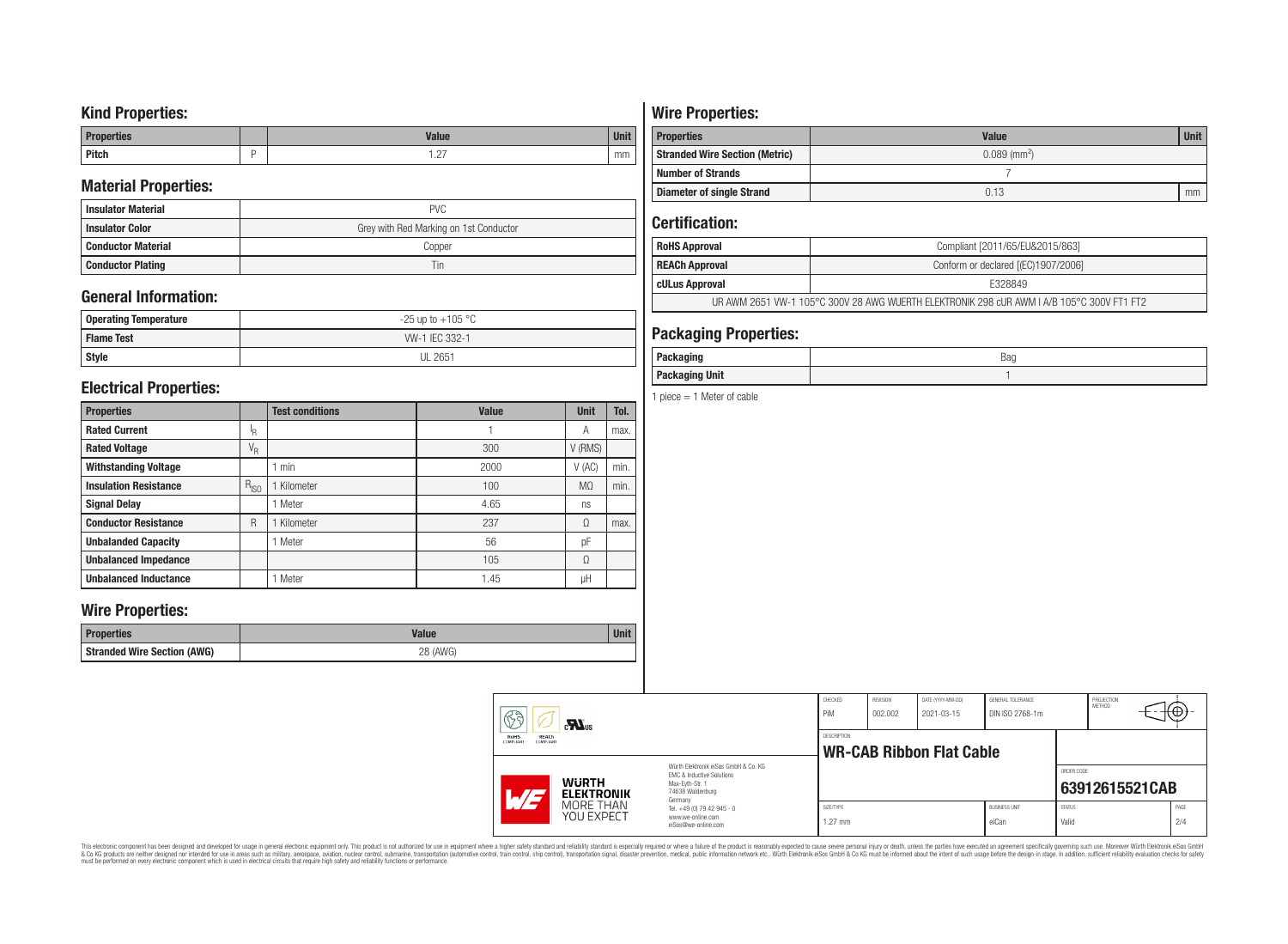## **Cautions and Warnings:**

### **The following conditions apply to all goods within the product series of the Connectors of Würth Elektronik eiSos GmbH & Co. KG:**

#### **General:**

- This mechanical component is designed and manufactured for use in general electronic equipment.
- Würth Elektronik must be asked for written approval (following the PPAP procedure) before incorporating the components into any equipment in fields such as military, aerospace, aviation, nuclear control, submarine, transportation (automotive control, train control, ship control), transportation signal, disaster prevention, medical, public information network, etc. where higher safety and reliability are especially required and/or if there is the possibility of direct damage or human injury.
- Mechanical components that will be used in safety-critical or high-reliability applications, should be pre-evaluated by the customer.
- The mechanical component is designed and manufactured to be used within the datasheet specified values. If the usage and operation conditions specified in the datasheet are not met, the component may be damaged or dissolved.
- Do not drop or impact the components, the component may be damaged.
- Prevent any damage or scratches on the component, especially on the actuator.
- Direct mechanical impact to the product shall be prevented (e.g overlapping of the PCB's).
- Würth Elektronik products are qualified according to international standards, which are listed in each product reliability report. Würth Elektronik does not warrant any customer qualified product characteristics beyond Würth Elektroniks' specifications, for its validity and sustainability over time.
- The responsibility for the applicability of the customer specific products and use in a particular customer design is always within the authority of the customer. All technical specifications for standard products do also apply to customer specific products.
- The mechanical component is designed to be used along with Würth Elektronik counterparts and tools. Würth Elektronik cannot ensure the reliability of these components while being used with other products.

#### **Product Specific:**

#### **Soldering:**

- The solder profile must comply with the technical product specifications. All other profiles will void the warranty.
- All other soldering methods are at the customers' own risk.

#### **Cleaning and Washing:**

- Washing agents used during the production to clean the customer application might damage or change the characteristics of the component, body, pins and termination. Washing agents may have a negative effect on the long-term functionality of the product.
- Using a brush during the cleaning process may deform function relevant areas. Therefore, we do not recommend using a brush during the PCB cleaning process.

#### **Potting and Coating:**

• If the product is potted in the customer application, the potting material might shrink or expand during and after hardening. Shrinking could lead to an incomplete seal, allowing contaminants into the components. Expansion could damage the components. We recommend a manual inspection after potting or coating to avoid these effects.

#### **Storage Conditions:**

- A storage of Würth Elektronik products for longer than 12 months is not recommended. Within other effects, the terminals may suffer degradation, resulting in bad solderability. Therefore, all products shall be used within the period of 12 months based on the day of shipment.
- Do not expose the components to direct sunlight.
- The storage conditions in the original packaging are defined according to DIN EN 61760-2.
- The storage conditions stated in the original packaging apply to the storage time and not to the transportation time of the components.

#### **Packaging:**

• The packaging specifications apply only to purchase orders comprising whole packaging units. If the ordered quantity exceeds or is lower than the specified packaging unit, packaging in accordance with the packaging specifications cannot be ensured.

#### **Handling:**

- Do not repeatedly operate the component with excessive force. It may damage or deform the component resulting in malfunction.
- In the case a product requires particular handling precautions, in addition to the general recommendations mentioned here before, these will appear on the product datasheet
- The temperature rise of the component must be taken into consideration. The operating temperature is comprised of ambient temperature and temperature rise of the component.The operating temperature of the component shall not exceed the maximum temperature specified.

These cautions and warnings comply with the state of the scientific and technical knowledge and are believed to be accurate and reliable. However, no responsibility is assumed for inaccuracies or incompleteness.

| 63<br>$\mathbf{M}_{\text{us}}$<br><b>RoHS</b><br><b>REACh</b><br><b>COMPLIANT</b><br>COMPLIANT |                                                                                                                                               | CHECKED<br>PiM                                        | <b>REVISION</b><br>002.002 | DATE (YYYY-MM-DD)<br>2021-03-15 | GENERAL TOLERANCE<br>DIN ISO 2768-1m |                        | PROJECTION<br><b>METHOD</b> | €⊕∶            |  |
|------------------------------------------------------------------------------------------------|-----------------------------------------------------------------------------------------------------------------------------------------------|-------------------------------------------------------|----------------------------|---------------------------------|--------------------------------------|------------------------|-----------------------------|----------------|--|
|                                                                                                |                                                                                                                                               | <b>DESCRIPTION</b><br><b>WR-CAB Ribbon Flat Cable</b> |                            |                                 |                                      |                        |                             |                |  |
| AT                                                                                             | Würth Flektronik eiSos GmbH & Co. KG<br>EMC & Inductive Solutions<br><b>WURTH</b><br>Max-Evth-Str. 1<br>74638 Waldenburg<br><b>ELEKTRONIK</b> |                                                       |                            |                                 |                                      |                        | ORDER CODE                  | 63912615521CAB |  |
| MORE THAN<br><b>YOU EXPECT</b>                                                                 | Germany<br>Tel. +49 (0) 79 42 945 - 0<br>www.we-online.com<br>eiSos@we-online.com                                                             | SIZE/TYPE<br>$1.27$ mm                                |                            |                                 | <b>BUSINESS UNIT</b><br>eiCan        | <b>STATUS</b><br>Valid |                             | PAGE<br>3/4    |  |

This electronic component has been designed and developed for usage in general electronic equipment only. This product is not authorized for use in equipment where a higher safety standard and reliability standard si espec & Ook product a label and the membed of the seasuch as marked and as which such a membed and the such assume that income in the seasuch and the simulation and the such assume that include to the such a membed and the such